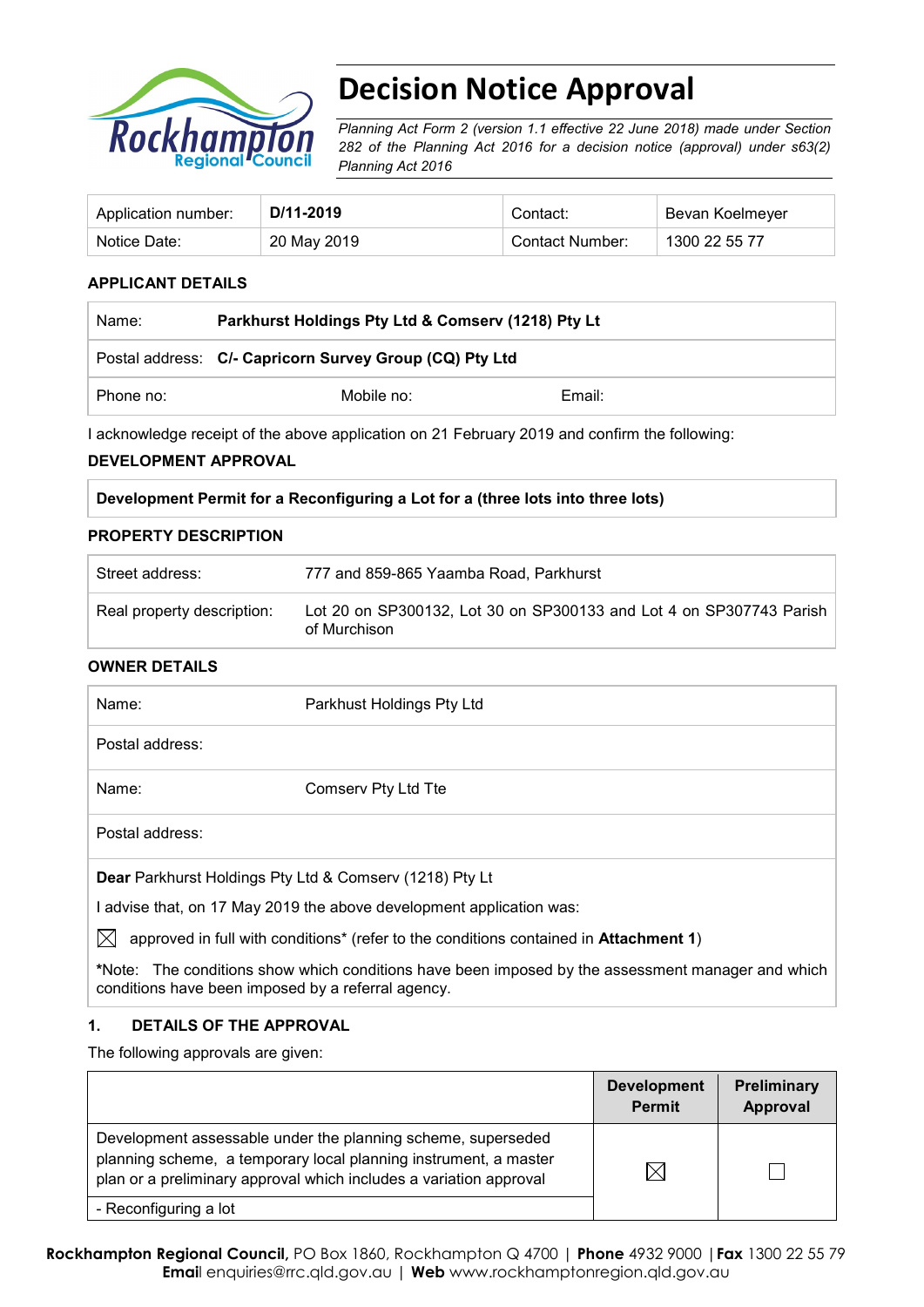### **2. CONDITIONS**

This approval is subject to the conditions in Attachment 1.

#### **3. REFERRAL AGENCIES**

The following Referral Agencies were activated by this application.

| For an application involving                                                                                               | Name of<br>agency                                   | <b>Status</b> | <b>Address</b>                                        |  |  |  |
|----------------------------------------------------------------------------------------------------------------------------|-----------------------------------------------------|---------------|-------------------------------------------------------|--|--|--|
| <b>STATE TRANSPORT INFRASTRUCTURE (State transport corridors)</b>                                                          |                                                     |               |                                                       |  |  |  |
| Schedule 10, Part 9, Division 4, Subdivision 2, Table 1 – Reconfiguring a lot near a State transport<br>corridor           |                                                     |               |                                                       |  |  |  |
| Development application for reconfiguring a<br>lot that is assessable development under<br>section 21, if-                 | Department of<br>Transport and<br><b>Main Roads</b> | Concurrence   | Department of State<br>Development,<br>Manufacturing, |  |  |  |
| (a) all or part of the premises are within 25m<br>of a State transport corridor; and                                       |                                                     |               | Infrastructure and<br>Planning                        |  |  |  |
| (b) 1 or more of the following apply-                                                                                      |                                                     |               |                                                       |  |  |  |
| (i) the total number of lots is increased;                                                                                 |                                                     |               | Online:                                               |  |  |  |
| (ii) the total number of lots adjacent to the<br>State transport corridor is increased;                                    |                                                     |               | www.dilgp.gld.gov.au/<br>MyDAS2                       |  |  |  |
| (iii) there is a new or changed access<br>between the premises and the State<br>transport corridor;                        |                                                     |               | Postal:<br><b>PO Box 113</b>                          |  |  |  |
| (iv) an easement is created adjacent to a<br>railway as defined under the Transport<br>Infrastructure Act, schedule 6; and |                                                     |               | Rockhampton Qld<br>4700                               |  |  |  |
| (c) the reconfiguration does not relate to<br>government supported transport<br>infrastructure                             |                                                     |               |                                                       |  |  |  |

#### **4. THE APPROVED PLANS**

**The approved development must be completed and maintained generally in accordance with the approved drawings and documents:**

| Drawing/report title        | Prepared by            | Date          | Reference number | Rev |
|-----------------------------|------------------------|---------------|------------------|-----|
| <b>Reconfiguration Plan</b> | Capricorn Survey Group | 11 April 2019 | 7249-02-ROL      |     |

#### **5. CURRENCY PERIOD FOR THE APPROVAL (s.85 of the** *Planning Act***)**

The standard currency periods stated in section 85 of *Planning Act 2016* apply to each aspect of development in this approval, if not stated in the conditions of approval attached.

#### **6. STATEMENT OF REASONS**

| <b>Description of the</b><br>development | The proposed development is for Reconfiguring a Lot (three into three<br>lots)                                                                                                                                                                                           |  |  |
|------------------------------------------|--------------------------------------------------------------------------------------------------------------------------------------------------------------------------------------------------------------------------------------------------------------------------|--|--|
| <b>Reasons for Decision</b>              | The proposed boundary realignment does not result in a<br>a)<br>fragmentation of land uses and will result in lots of an appropriate<br>size and dimensions consistent with their zone and precinct.                                                                     |  |  |
|                                          | The proposed use does not compromise the strategic framework in<br>b)<br>the Rockhampton Region Planning Scheme 2015;                                                                                                                                                    |  |  |
|                                          | Assessment of the development against the relevant zone purpose,<br>C)<br>scheme codes and<br>policies<br>planning scheme<br>planning<br>demonstrates that the proposed development will not cause<br>significant<br>adverse<br>impacts on<br>the surrounding<br>natural |  |  |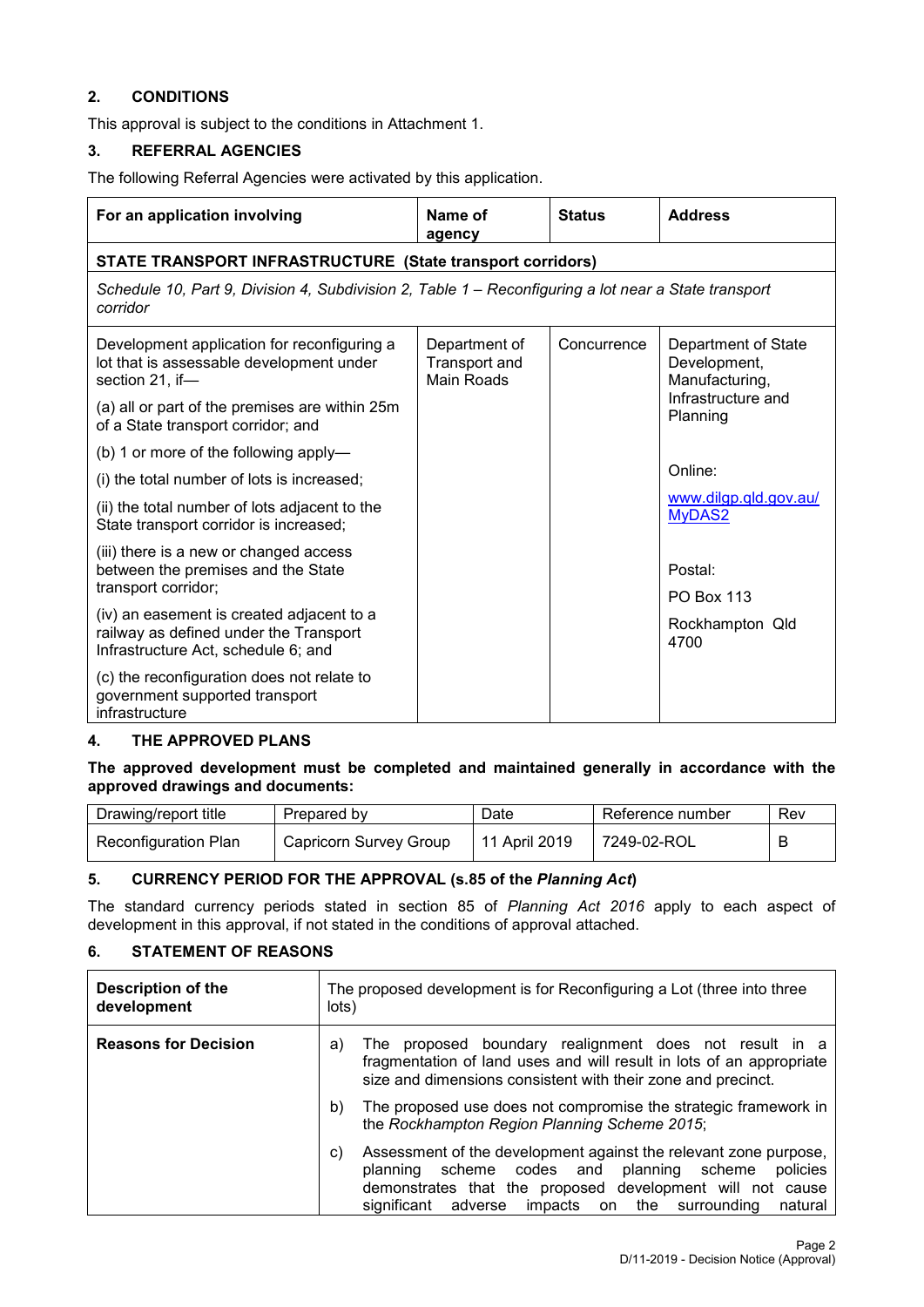|                                                 | environment, built environment and infrastructure, community<br>facilities, or local character and amenity; and              |  |  |  |
|-------------------------------------------------|------------------------------------------------------------------------------------------------------------------------------|--|--|--|
|                                                 | The proposed development does not compromise the relevant<br>d)<br>State Planning Policy.                                    |  |  |  |
| <b>Assessment Benchmarks</b>                    | The proposed development was assessed against the following<br>assessment benchmarks:                                        |  |  |  |
|                                                 | Low Impact Industry Zone Code;                                                                                               |  |  |  |
|                                                 | High Impact Industry Zone Code;                                                                                              |  |  |  |
|                                                 | Access, Parking and Transport Code;                                                                                          |  |  |  |
|                                                 | Reconfiguring a Lot Code;                                                                                                    |  |  |  |
|                                                 | Stormwater Management Code; and                                                                                              |  |  |  |
|                                                 | Water and Sewer Code.                                                                                                        |  |  |  |
| <b>Compliance with</b><br>assessment benchmarks | The development was assessed against all of the assessment<br>benchmarks listed above and wholly complies without exception. |  |  |  |

### **7. APPEAL RIGHTS**

The rights of an applicant to appeal to a tribunal or the Planning and Environment Court against a decision about a development application are set out in chapter 6, part 1 of the *Planning Act 2016*. There may also be a right to make an application for a declaration by a tribunal (see chapter 6, part 2 of the *Planning Act 2016).*

#### *Appeal by an applicant*

An applicant for a development application may appeal to the Planning and Environment Court against the following:

- the refusal of all or part of the development application
- a provision of the development approval
- the decision to give a preliminary approval when a development permit was applied for
- a deemed refusal of the development application.

An applicant may also have a right to appeal to the Development tribunal. For more information, see schedule 1 of the *Planning Act 2016*.

The timeframes for starting an appeal in the Planning and Environment Court are set out in section 229 of the *Planning Act 2016*.

**Attachment 2** is an extract from the *Planning Act 2016* that sets out the applicant's appeal rights and the appeal rights of a submitter.

#### **8. WHEN THE DEVELOPMENT APPROVAL TAKES EFFECT**

This development approval takes effect:

From the time the decision notice is given – if there is no submitter and the applicant does not appeal the decision to the court.

Or

When the submitter's appeal period ends  $-$  if there is a submitter and the applicant does not appeal the decision to the court.

Or

Subject to the decision of the court, when the appeal is finally decided  $-$  if an appeal is made to the court.

#### **9. ASSESSMENT MANAGER**

| Name: | Tarnya Fitzgibbon<br><b>COORDINATOR</b> | Signature: | Date: 20 May 2019 |
|-------|-----------------------------------------|------------|-------------------|
|       | <b>DEVELOPMENT ASSESSMENT</b>           |            |                   |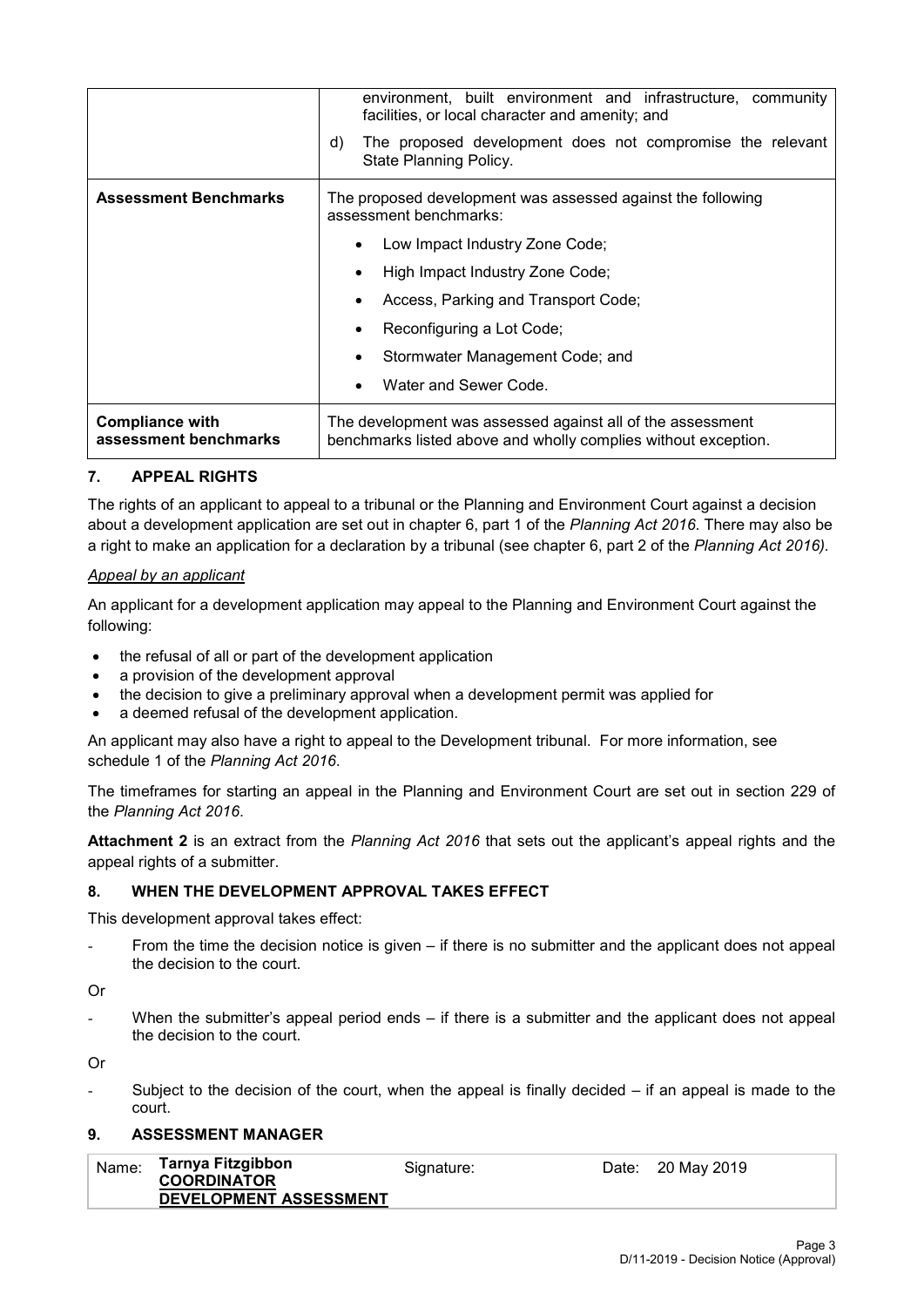C/C Department of State Development, Manufacturing, Infrastructure and Planning - [RockhamptonSARA@dsdmip.qld.gov.au](mailto:RockhamptonSARA@dsdmip.qld.gov.au)

#### **Attachment 1 – Conditions of the approval**

*Part 1* **–** *Conditions imposed by the assessment manager [Note: where a condition is imposed about infrastructure under Chapter 4 of the Planning Act 2016, the relevant provision of the Act under which this condition was imposed must be specified.]*

#### *Part 2 – Conditions required by the referral agency response*

**Attachment 2—Extract on appeal rights**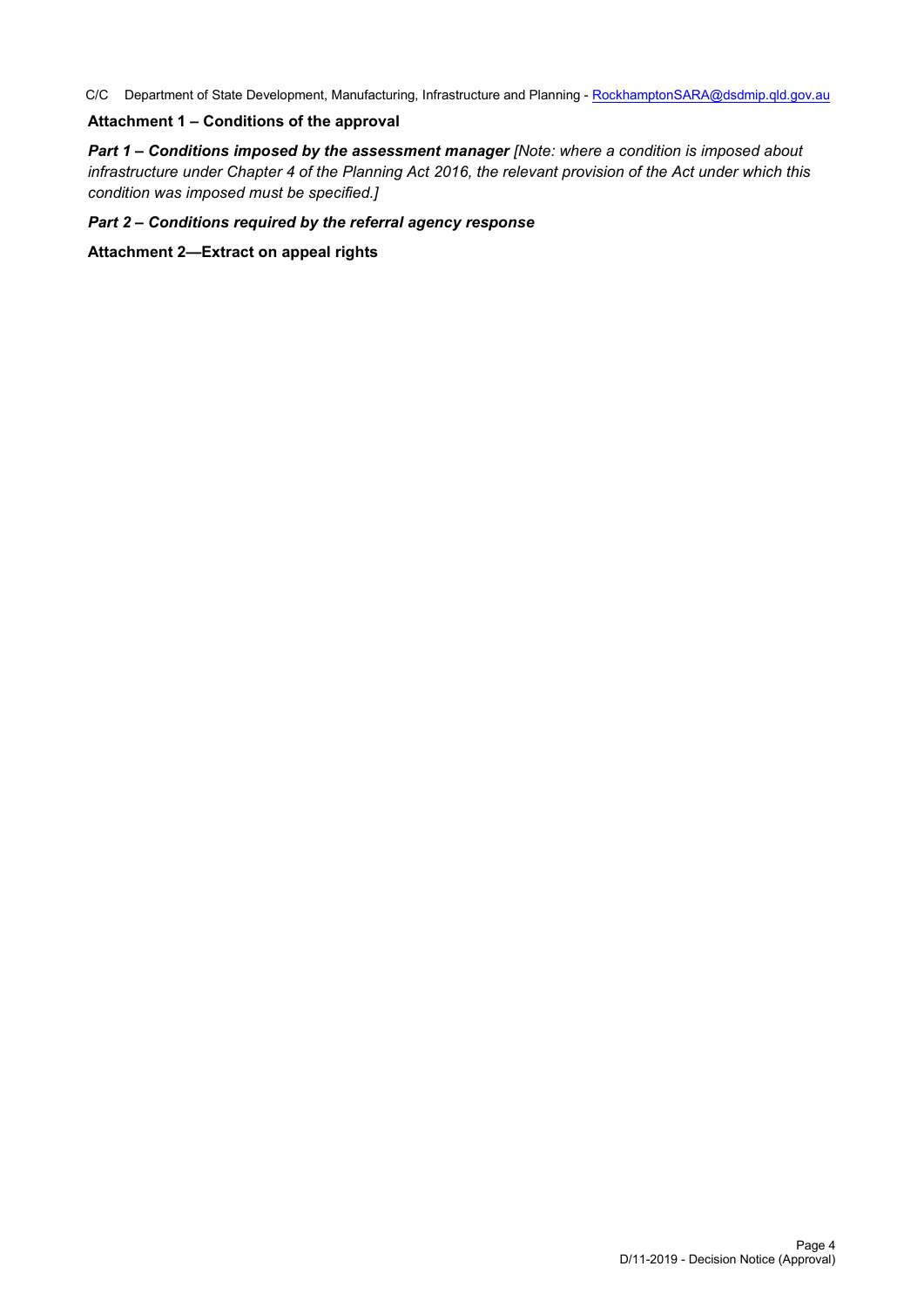

## **Attachment 1 – Part 1 Rockhampton Regional Council Conditions**

*Planning Act 2016*

- 1.0 ADMINISTRATION
- 1.1 The Developer and his employee, agent, contractor or invitee is responsible for ensuring compliance with the conditions of this development approval.
- 1.2 Where these Conditions refer to "Council" in relation to requiring Council to approve or to be satisfied as to any matter, or conferring on the Council a function, power or discretion, that role may be fulfilled in whole or in part by a delegate appointed for that purpose by the Council.
- 1.3 All conditions, works, or requirements of this development approval must be undertaken and completed:
	- 1.3.1 to Council's satisfaction;
	- 1.3.2 at no cost to Council; and
	- 1.3.3 prior to the issue of the Survey Plan Approval Certificate,

unless otherwise stated.

- 1.4 Infrastructure requirements of this development approval must be contributed to the relevant authorities, where applicable, at no cost to Council, prior to the issue of the Survey Plan Approval Certificate, unless otherwise stated.
- 1.5 All works must be designed, constructed and maintained in accordance with the relevant Council policies, guidelines and standards, unless otherwise stated.
- 1.6 All engineering drawings/specifications, design and construction works must be in accordance with the requirements of the relevant *Australian Standards* and must be approved, supervised and certified by a Registered Professional Engineer of Queensland.
- 2.0 APPROVED PLANS AND DOCUMENTS
- 2.1 The approved development must be completed and maintained generally in accordance with the approved plans and documents, except where amended by any condition of this development approval:

| Drawing/report<br>title | <b>Prepared by</b>               | <b>Date</b>   | <b>Reference</b><br>number | <b>Revision/</b><br><b>issue</b> |
|-------------------------|----------------------------------|---------------|----------------------------|----------------------------------|
| Reconfiguration<br>Plan | <b>Capricorn Survey</b><br>Group | 11 April 2019 | 7249-02-ROL                | B                                |

2.2 Where there is any conflict between the conditions of this development approval and the details shown on the approved plans and documents, the conditions of this development approval must prevail.

#### 3.0 STAGED DEVELOPMENT

- 3.1 This development approval is for a development to be undertaken in two (2) discrete stages, namely:
	- 3.1.1 Lot 4 and Lot 30 (Stage One); and
	- 3.1.2 Lot 30 and Lot 20 (Stage Two)

in accordance with the approved reconfiguration plan (refer to condition 2.1).

The stages are not required to be undertaken in any chronological order.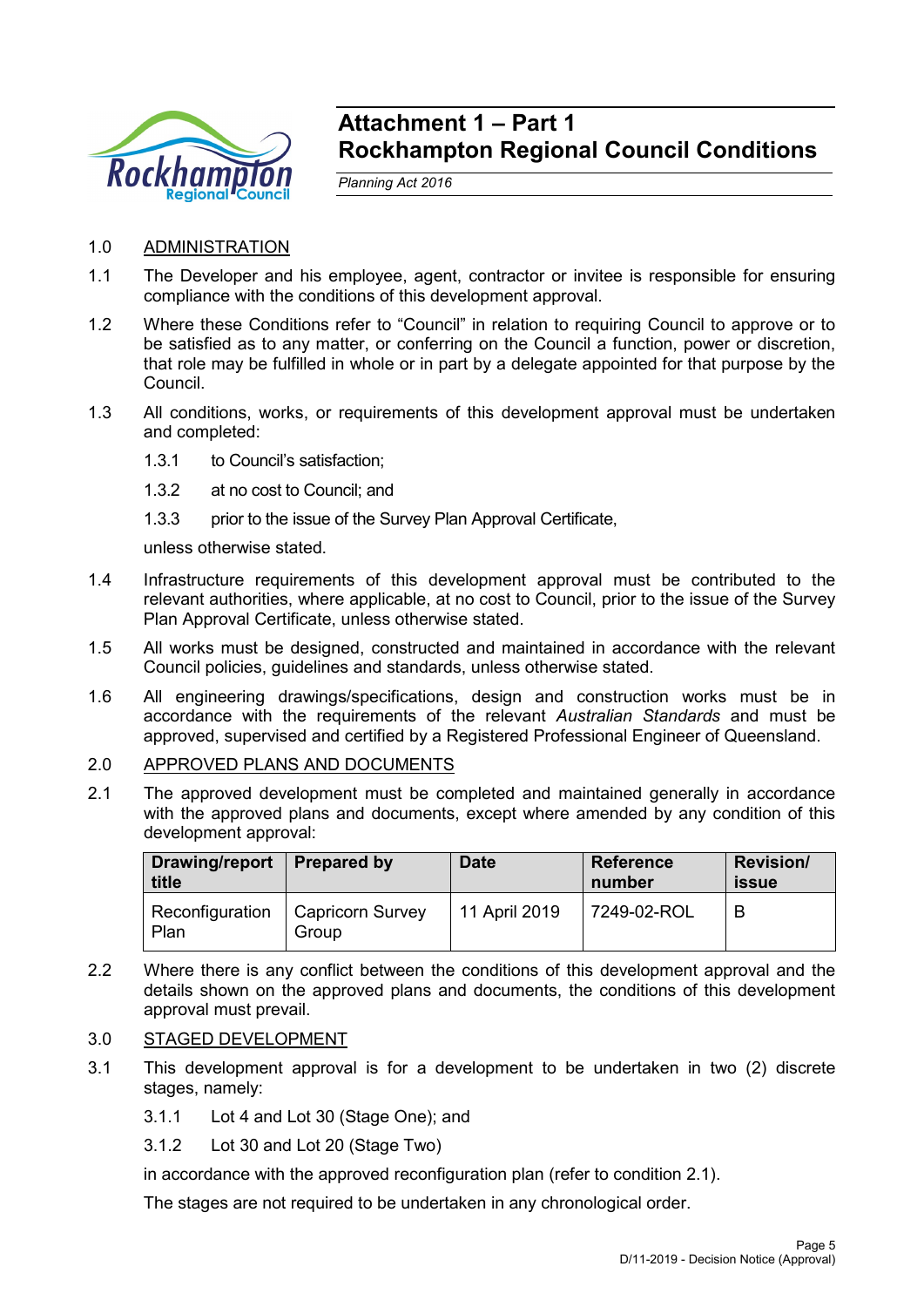- 3.2 Unless otherwise expressly stated, the conditions must be read as being applicable to all stages.
- 4.0 WATER WORKS
- 4.1 All lots within the development must be connected to Council's reticulated water network.
- 4.2 As part of Stage Two of the development, Lot 20 must be provided with a new water connection. Alternatively, Council can accept a bond in lieu of a connection being provided for Lot 20.

Note: A quote can be obtained from the service provider Fitzroy River Water to determine the cost of the connection. Council's bond amount will be two-hundred percent (200%) of the cost of the quoted works and must be paid to Council prior to the issue of the Survey Plan Approval Certificate.

#### 5.0 STORMWATER WORKS

5.1 All stormwater must drain to a demonstrated lawful point of discharge and must not adversely affect surrounding land or infrastructure in comparison to the pre-development conditions, including but not limited to blocking, altering or diverting existing stormwater runoff patterns or having the potential to cause damage to other infrastructure.

Note: Easements must be provided over any other land, if required to accommodate the flows associated with the subject development.

#### 6.0 ELECTRICITY AND TELECOMMUNICATIONS

6.1 Electricity and telecommunications services must be provided to each lot in accordance with the standards and requirements of the relevant service provider.

## 7.0 ASSET MANAGEMENT

- 7.1 Any alteration necessary to electricity, telephone, water mains, sewerage mains, and/or public utility installations resulting from the development or in connection with the development, must be undertaken and completed at no cost to Council.
- 7.2 Any damage to existing stormwater, water supply and sewerage infrastructure, kerb and channel, pathway or roadway (including removal of concrete slurry from public land and Council infrastructure), that occurs while any works are being carried out in association with this development approval must be repaired at full cost to the developer. This includes the reinstatement of any existing traffic signs or pavement markings that may have been removed or damaged.

#### 8.0 OPERATING PROCEDURES

8.1 All construction materials, waste, waste skips, machinery and contractors' vehicles must be located and stored or parked within the development site.

### ADVISORY NOTES

### NOTE 1. Aboriginal Cultural Heritage

It is advised that under section 23 of the *Aboriginal Cultural Heritage Act 2003*, a person who carries out an activity must take all reasonable and practicable measures to ensure the activity does not harm Aboriginal cultural heritage (the "cultural heritage duty of care"). Maximum penalties for breaching the duty of care are listed in the Aboriginal cultural heritage legislation. The information on Aboriginal cultural heritage is available on the Department of Aboriginal and Torres Strait Islander Partnerships website: [www.datsip.qld.gov.au.](http://www.datsip.qld.gov.au/)

#### NOTE 2. Asbestos Removal

Any demolition and/or removal works involving asbestos materials must be undertaken in accordance with the requirements of the *Work Health and Safety Act 2011* and *Public Health Act 2005*.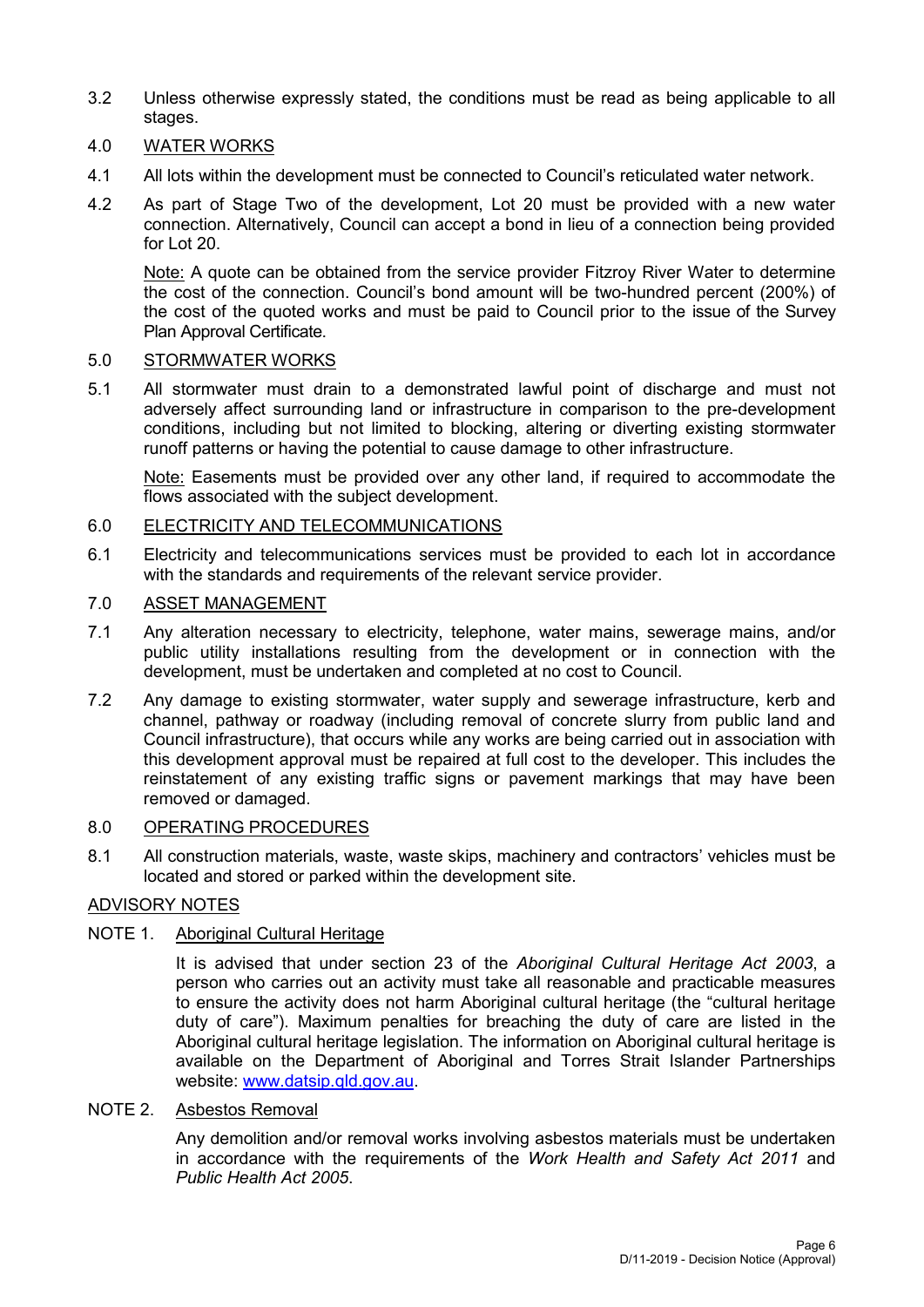## NOTE 3. General Environmental Duty

General environmental duty under the *Environmental Protection Act 1994* prohibits unlawful environmental nuisance caused by noise, aerosols, particles, dust, ash, fumes, light, odour or smoke beyond the boundaries of the development site during all stages of the development including earthworks, construction and operation.

## NOTE 4. Infrastructure Charges Notice

Council has resolved not to issue an Infrastructure Charges Notice for this development because the new infrastructure charges arising from the development are less than the credits applicable for the new development.

#### NOTE 5. Provision for Sewer and Water services

Lot 20 must be provided with an on-site sewerage treatment and disposal system at the building stage or establishment of a new use. All systems must comply with the *Queensland Plumbing and Wastewater Code*, *Australian Standard AS1547:2012 "Onsite domestic wastewater management"* and Council Plumbing and Drainage Policies.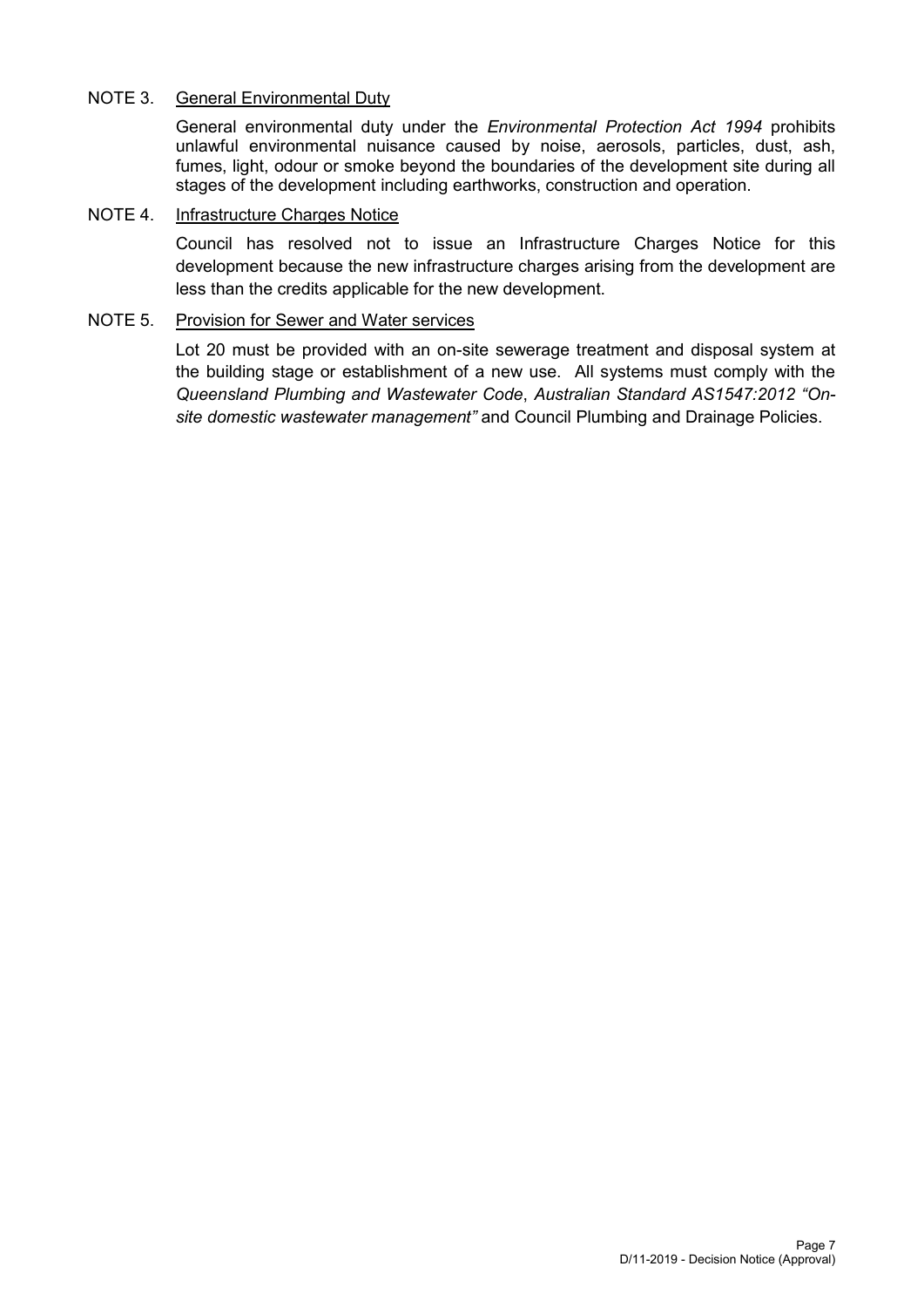

**Attachment 1 – Part 2 Referral Agency Conditions - Department of State Development, Manufacturing, Infrastructure and Planning**

*Planning Act 2016*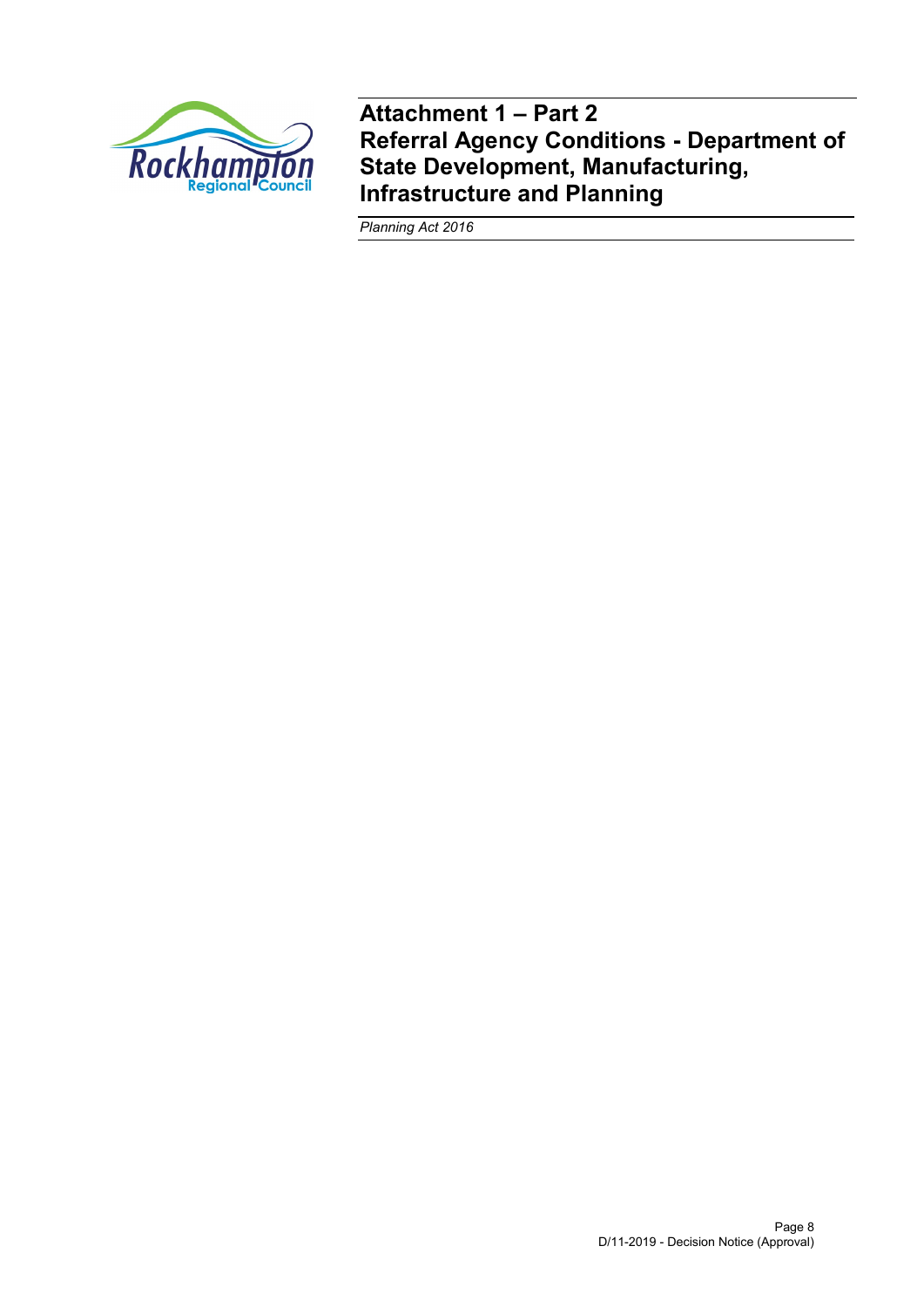

# **Attachment 2 - Appeal Rights**

*PLANNING ACT 2016*

The following is an extract from the *Planning Act 2016 (Chapter 6)*

#### *Appeal rights*

#### *229 Appeals to tribunal or P&E Court*

- (1) Schedule 1 states—
	- (a) matters that may be appealed to— (i)either a tribunal or the P&E Court; or (ii)only a tribunal; or (iii)only the P&E Court; and
	- (b) the person—

(i)who may appeal a matter (the **appellant**); and (ii)who is a respondent in an appeal of the matter; and (iii)who is a co-respondent in an appeal of the matter; and

- (iv)who may elect to be a co-respondent in an appeal of the matter.
- (2) An appellant may start an appeal within the appeal period.
- (3) The **appeal period** is—
	- (a) for an appeal by a building advisory agency—10 business days after a decision notice for the decision is given to the agency or
	- (b) for an appeal against a deemed refusal—at any time after the deemed refusal happens; or
	- (c) for an appeal against a decision of the Minister, under chapter 7, part 4, to register premises or to renew the registration of premises—20 business days after a notice is published under section 269(3)(a) or (4); or
	- (d) for an appeal against an infrastructure charges notice— 20 business days after the infrastructure charges notice is given to the person; or
	- (e) for an appeal about a deemed approval of a development application for which a decision notice has not been given—30 business days after the applicant gives the deemed approval notice to the assessment manager; or
	- (f) for any other appeal—20 business days after a notice of the decision for the matter, including an enforcement notice, is given to the person.

#### Note—

See the P&E Court Act for the court's power to extend the appeal period.

- (4) Each respondent and co-respondent for an appeal may be heard in the appeal.
- (5) If an appeal is only about a referral agency's response, the assessment manager may apply to the tribunal or P&E Court to withdraw from the appeal.
- (6) To remove any doubt, it is declared that an appeal against an infrastructure charges notice must not be about—
	- (a) the adopted charge itself; or
	- (b) for a decision about an offset or refund—
		- (i) the establishment cost of trunk infrastructure identified in a LGIP; or

(ii) the cost of infrastructure decided using the method

included in the local government's charges resolution.

- **230 Notice of appeal**
- (1) An appellant starts an appeal by lodging, with the registrar of the tribunal or P&E Court, a notice of appeal that—
	- (a) is in the approved form; and
	- (b) succinctly states the grounds of the appeal.
- (2) The notice of appeal must be accompanied by the required fee.
- (3) The appellant or, for an appeal to a tribunal, the registrar must, within the service period, give a copy of the notice of appeal to—
- (a) the respondent for the appeal; and
- (b) each co-respondent for the appeal; and
- (c) for an appeal about a development application under schedule 1, table 1, item 1—each principal submitter for the development application; and
- (d) for an appeal about a change application under schedule 1, table 1, item 2—each principal submitter for the change application; and
- (e) each person who may elect to become a co-respondent for the appeal, other than an eligible submitter who is not a principal submitter in an appeal under paragraph (c) or (d); and
- (f) for an appeal to the P&E Court—the chief executive; and
- (g) for an appeal to a tribunal under another Act—any other person who the registrar considers appropriate.
- (4) The **service period** is—
	- (a) if a submitter or advice agency started the appeal in the P&E Court—2 business days after the appeal is started; or
	- (b) otherwise—10 business days after the appeal is started.
- (5) A notice of appeal given to a person who may elect to be a co-respondent must state the effect of subsection
- (6) A person elects to be a co-respondent by filing a notice of election, in the approved form, within 10 business days after the notice of appeal is given to the person*.*
- **231 Other appeals**
- (1) Subject to this chapter, schedule 1 and the P&E Court Act, unless the Supreme Court decides a decision or other matter under this Act is affected by jurisdictional error, the decision or matter is non-appealable.
- (2) The Judicial Review Act 1991, part 5 applies to the decision or matter to the extent it is affected by jurisdictional error.
- (3) A person who, but for subsection (1) could have made an application under the Judicial Review Act 1991 in relation to the decision or matter, may apply under part 4 of that Act for a statement of reasons in relation to the decision or matter.
- (4) In this section— **decision** includes—
	- (a) conduct engaged in for the purpose of making a decision; and
	- (b) other conduct that relates to the making of a decision; and
	- (c) the making of a decision or the failure to make a decision; and
	- (d) a purported decision; and
	- (e) a deemed refusal.

**non-appealable**, for a decision or matter, means the decision or matter—

- (a) is final and conclusive; and
- (b) may not be challenged, appealed against, reviewed, quashed, set aside or called into question in any other way under the Judicial Review Act 1991 or otherwise, whether by the Supreme Court, another court, a tribunal or another entity; and
- (c) is not subject to any declaratory, injunctive or other order of the Supreme Court, another court, a tribunal or another entity on any ground.

#### **232 Rules of the P&E Court**

- (1) A person who is appealing to the P&E Court must comply with the rules of the court that apply to the appeal.
- (2) However, the P&E Court may hear and decide an appeal even if the person has not complied with rules of the P&E Court.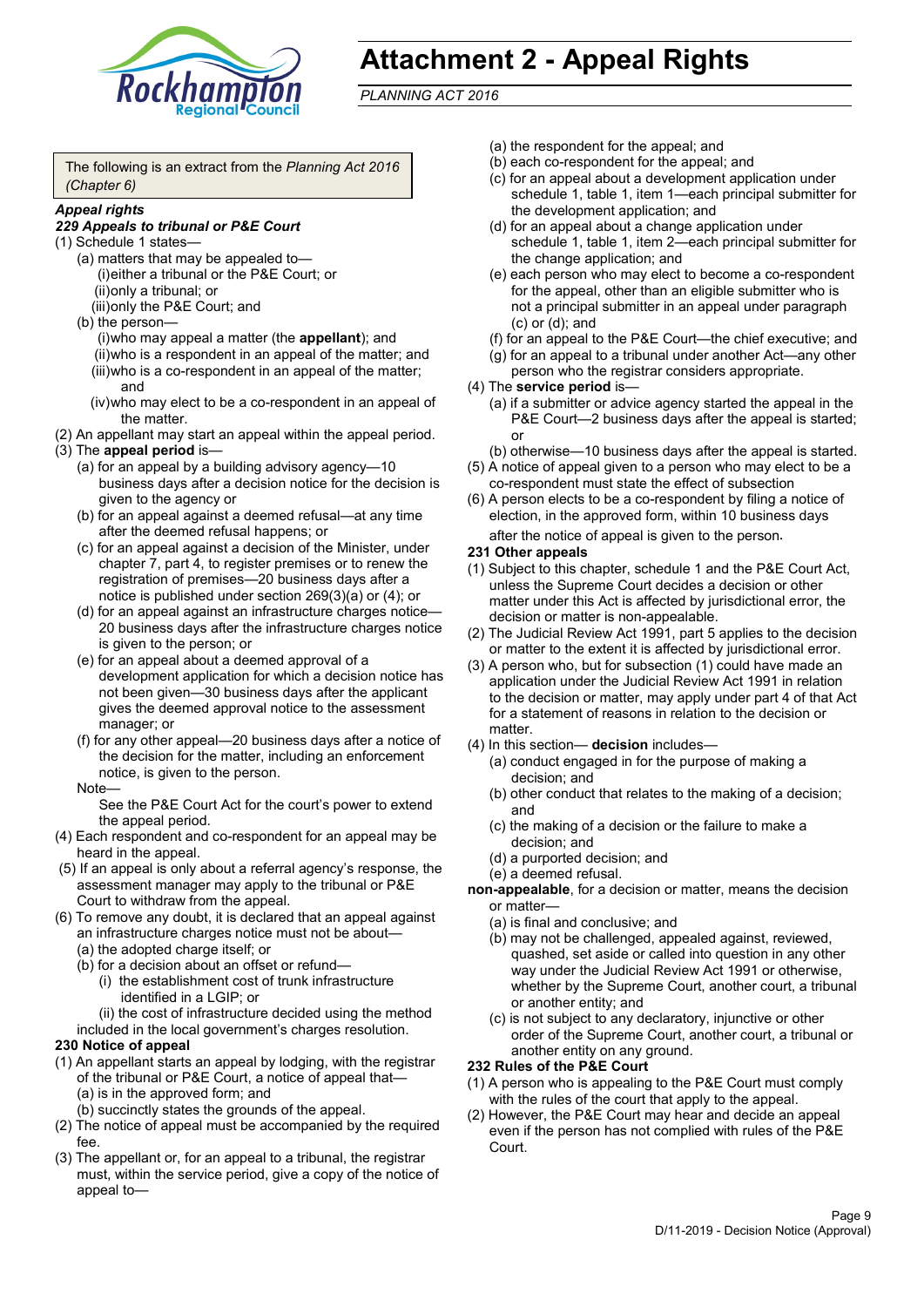

## **Appeal Rights**

*PLANNING ACT 2016*

## **Schedule 1**

#### **Appeals section 229 1 Appeal rights and parties to appeals**

- (1) Table 1 states the matters that may be appealed to—(a) the P&E court; or (b) a tribunal.
- (2) However, table 1 applies to a tribunal only if the matter involves—
	- (a) the refusal, or deemed refusal of a development application, for—
	- (i) a material change of use for a classified building; or
	- (ii) operational work associated with building work, a retaining wall, or a tennis court; or
	- (b) a provision of a development approval for—
	- (i) a material change of use for a classified building; or
- (ii) operational work associated with building work, a retaining wall, or a tennis court; or
	- (c) if a development permit was applied for—the decision to give a preliminary approval for—
		- (i) a material change of use for a classified building; or
		- (ii) operational work associated with building work, a retaining wall, or a tennis court; or
	- (d) a development condition if—
		- (i) the development approval is only for a material change of use that involves the use of a building classified under the Building Code as a class 2 building; and
		- (ii) the building is, or is proposed to be, not more than 3 storeys; and
		- (iii) the proposed development is for not more than 60 sole-occupancy units; or
	- (e) a decision for, or a deemed refusal of, an extension application for a development approval that is only for a material change of use of a classified building; or
	- (f) a decision for, or a deemed refusal of, a change application for a development approval that is only for a material change of use of a classified building; or
	- (g) a matter under this Act, to the extent the matter relates to—
		- (i) the Building Act, other than a matter under that Act that may or must be decided by the Queensland Building and Construction Commission; or
		- (ii) the Plumbing and Drainage Act, part 4 or 5; or
	- (h) a decision to give an enforcement notice in relation to a matter under paragraphs (a) to (g); or
	- (i) a decision to give an infrastructure charges notice; or
	- (j) the refusal, or deemed refusal, of a conversion application; or
	- (k) a matter that, under another Act, may be appealed to the tribunal; or
	- (l) a matter prescribed by regulation.
- (3) Also, table 1 does not apply to a tribunal if the matter
	- involves—
	- (a) for a matter in subsection  $(2)(a)$  to  $(d)$ 
		- (i) a development approval for which the development application required impact assessment; and
		- (ii) a development approval in relation to which the assessment manager received a properly made submission for the development application; or
	- (b) a provision of a development approval about the identification or inclusion, under a variation approval, of a matter for the development.
- (4) Table 2 states the matters that may be appealed only to the P&E Court.
- (5) Table 3 states the matters that may be appealed only to the tribunal.
- (6) In each table—
	- (a) column 1 states the appellant in the appeal; and
	- (b) column 2 states the respondent in the appeal; and
	- (c) column 3 states the co-respondent (if any) in the appeal; and
	- (d) column 4 states the co-respondents by election (if any) in the appeal.
- (7) If the chief executive receives a notice of appeal under section 230(3)(f), the chief executive may elect to be a corespondent in the appeal.

| Table 1                                                                                                                                                                                                                                                                                                                                                                                                            |                           |                                         |                                                       |  |
|--------------------------------------------------------------------------------------------------------------------------------------------------------------------------------------------------------------------------------------------------------------------------------------------------------------------------------------------------------------------------------------------------------------------|---------------------------|-----------------------------------------|-------------------------------------------------------|--|
| Appeals to the P&E Court and, for certain matters, to a tribunal<br>1. Development applications<br>An appeal may be made against-<br>(a) the refusal of all or part of the development application; or<br>(b) the deemed refusal of the development application; or<br>(c) a provision of the development approval; or<br>(d) if a development permit was applied for-the decision to give a preliminary approval. |                           |                                         |                                                       |  |
| Column 2<br>Column 3<br>Column 4<br>Column 1<br>Co-respondent by election<br>Appellant<br>Respondent<br>Co-respondent<br>(if any)<br>$($ if any $)$                                                                                                                                                                                                                                                                |                           |                                         |                                                       |  |
| The applicant                                                                                                                                                                                                                                                                                                                                                                                                      | The assessment<br>manager | If the appeal is about<br>a concurrence | 1 A concurrence agency that is<br>not a co-respondent |  |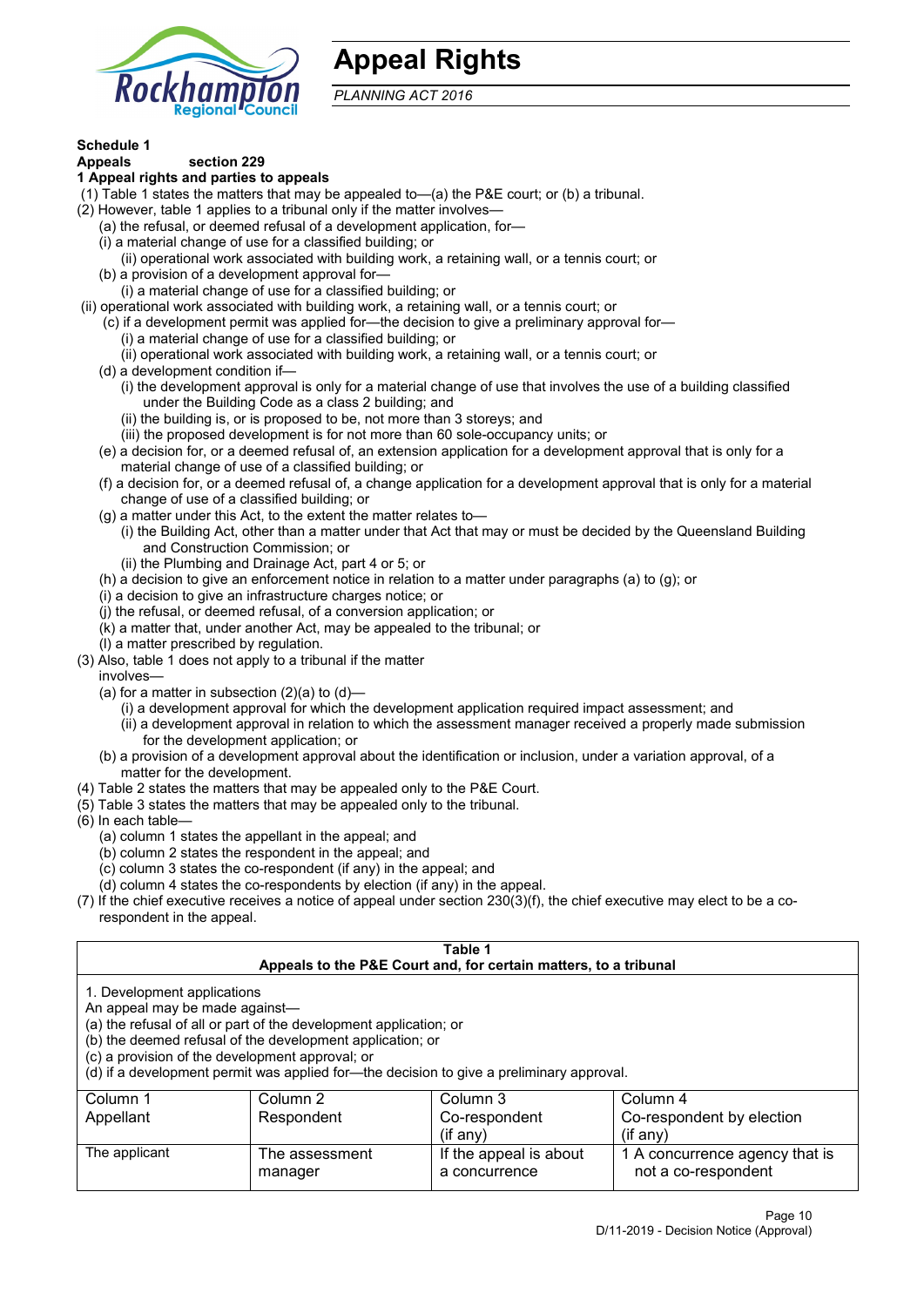| Table 1<br>Appeals to the P&E Court and, for certain matters, to a tribunal                                                                                                                                          |                                   |                                                                 |                                                                                                                                                                                                                                                                                                                                                 |  |
|----------------------------------------------------------------------------------------------------------------------------------------------------------------------------------------------------------------------|-----------------------------------|-----------------------------------------------------------------|-------------------------------------------------------------------------------------------------------------------------------------------------------------------------------------------------------------------------------------------------------------------------------------------------------------------------------------------------|--|
|                                                                                                                                                                                                                      |                                   | agency's referral<br>response-the<br>concurrence agency         | 2 If a chosen Assessment<br>manager is the respondent-<br>the prescribed assessment<br>manager<br>3 Any eligible advice agency for<br>the application<br>4 Any eligible submitter for the<br>application                                                                                                                                        |  |
| 2. Change applications<br>An appeal may be made against-<br>(b) a deemed refusal of a change application.                                                                                                            |                                   |                                                                 | (a) a responsible entity's decision for a change application, other than a decision made by the P&E court; or                                                                                                                                                                                                                                   |  |
| Column 1<br>Appellant                                                                                                                                                                                                | Column <sub>2</sub><br>Respondent | Column 3<br>Co-respondent<br>(if any)                           | Column 4<br>Co-respondent by election<br>(if any)                                                                                                                                                                                                                                                                                               |  |
| 1 The applicant<br>2 If the responsible<br>entity is the<br>assessment<br>manager-an<br>affected entity that<br>gave a pre-request<br>notice or response<br>notice                                                   | The responsible<br>entity         | If an affected entity<br>starts the appeal-the<br>applicant     | 1 A concurrence agency for the<br>development application<br>2 If a chosen assessment<br>manager is the respondent-<br>the prescribed assessment<br>manager<br>3 A private certifier for the<br>development application<br>4 Any eligible advice agency for<br>the change application<br>5 Any eligible submitter for the<br>change application |  |
| 3. Extension applications<br>An appeal may be made against-<br>(a) the assessment manager's decision about an extension application; or<br>(b) a deemed refusal of an extension application.                         |                                   |                                                                 |                                                                                                                                                                                                                                                                                                                                                 |  |
| Column 1<br>Appellant                                                                                                                                                                                                | Column <sub>2</sub><br>Respondent | Column 3<br>Co-respondent<br>(if any)                           | Column 4<br>Co-respondent by election<br>(if any)                                                                                                                                                                                                                                                                                               |  |
| 1 The applicant<br>1<br>$\overline{2}$<br>For a matter other<br>than a deemed<br>refusal of an<br>extension<br>application $-$ a<br>concurrence<br>agency, other than<br>the chief executive,<br>for the application | The assessment<br>manager         | If a concurrence<br>agency starts the<br>appeal - the applicant | If a chosen assessment<br>manager is the respondent – the<br>prescribed assessment manager                                                                                                                                                                                                                                                      |  |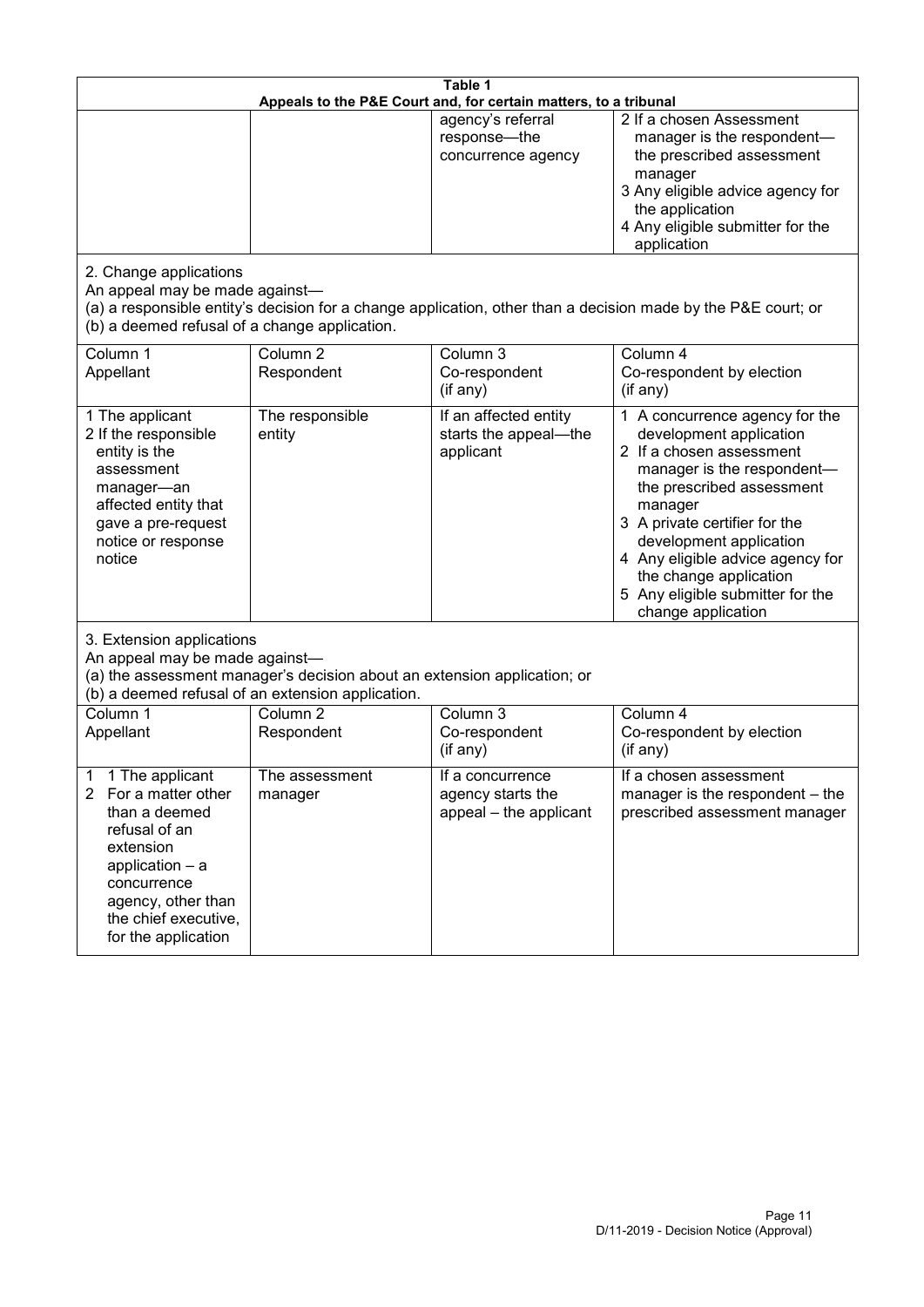#### **Table 1 Appeals to the P&E Court and, for certain matters, to a tribunal**

4. Infrastructure charges notices

- An appeal may be made against an infrastructure charges notice on 1 or more of the following grounds
- a) The notice involved an error relating to
	- (i) The application of the relevant adopted charge; or
- Examples of errors in applying an adopted charge
	- The incorrect application of gross floor area for a non-residential development
	- Applying an incorrect 'use category', under a regulation, to the development
	- (i) The working out of extra demands, for section 120; or
	- (ii) An offset or refund; or
- b) The was no decision about an offset or refund; or
- c) If the infrastructure charges notice states a refund will be given the timing for giving the refund; or
- d) The amount of the charge is so unreasonable that no reasonable relevant local government could have
- imposed the amount.

| Column 1                                                 | Column 2                                                                  | Column 3      | Column 4                  |
|----------------------------------------------------------|---------------------------------------------------------------------------|---------------|---------------------------|
| Appellant                                                | Respondent                                                                | Co-respondent | Co-respondent by election |
|                                                          |                                                                           | (if any)      | (if any)                  |
| The person given the<br>Infrastructure charges<br>notice | The local government<br>that gave the<br>infrastructure charges<br>notice |               | -                         |

5. Conversion applications

An appeal may be made against—

(a) the refusal of a conversion application; or

(b) a deemed refusal of a conversion application.

| Column 1<br>Appellant | Column 2<br>Respondent                                                  | Column 3<br>Co-respondent | Column 4<br>Co-respondent by election |
|-----------------------|-------------------------------------------------------------------------|---------------------------|---------------------------------------|
|                       |                                                                         | $($ if any $)$            | $(if$ any)                            |
| The applicant         | The local government<br>to which the conversion<br>application was made |                           |                                       |

6. Enforcement notices

An appeal may be made against the decision to give an enforcement notice.

| Column 1<br>Appellant                      | Column 2<br>Respondent       | Column 3<br>Co-respondent<br>(if any) | Column 4<br>Co-respondent by election<br>(if any)                                                                                                                          |
|--------------------------------------------|------------------------------|---------------------------------------|----------------------------------------------------------------------------------------------------------------------------------------------------------------------------|
| The person given the<br>enforcement notice | The enforcement<br>authority |                                       | If the enforcement authority is<br>not the local government for<br>the premises in relation to which<br>the offence is alleged to have<br>happened-the local<br>government |

#### **Table 2 Appeals to the P&E Court only**

1. Appeals from tribunal

An appeal may be made against a decision of a tribunal, other than a decision under

section 252, on the ground of—

(a) an error or mistake in law on the part of the tribunal; or

(b) jurisdictional error.

| Column 1<br>Appellant                             | Column 2<br>Respondent                                    | Column 3<br>Co-respondent<br>$($ if any $)$ | Column 4<br>Co-respondent by election<br>$($ if any $)$ |
|---------------------------------------------------|-----------------------------------------------------------|---------------------------------------------|---------------------------------------------------------|
| A party to the<br>proceedings for the<br>decision | The other party to the<br>proceedings for the<br>decision | -                                           |                                                         |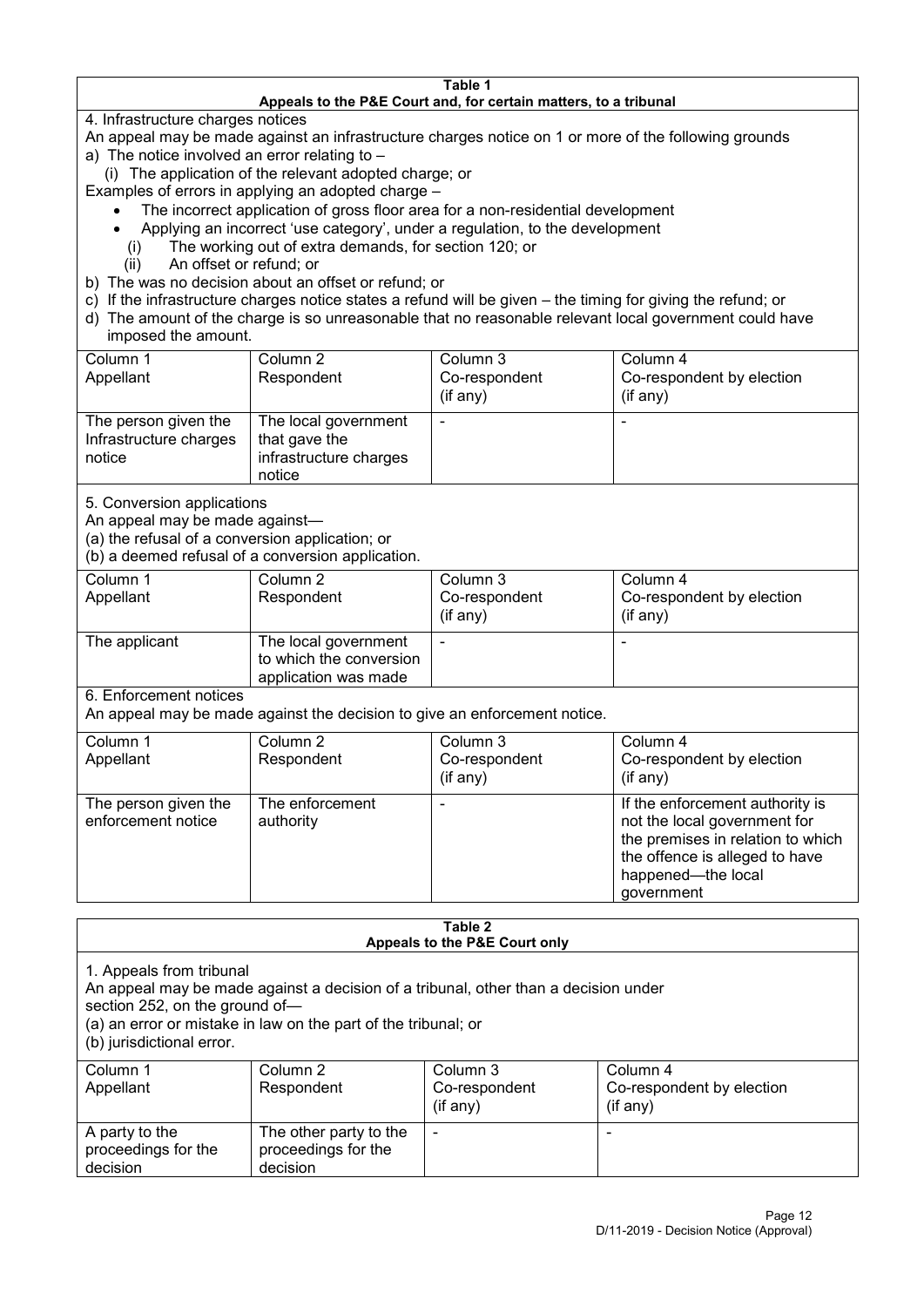#### **Table 2 Appeals to the P&E Court only**

2. Eligible submitter appeals

An appeal may be made against the decision to give a development approval, or an approval for a change application, to the extent that the decision relates to—

(a) any part of the development application for the development approval that required impact assessment; or (b) a variation request.

| Column 1<br>Appellant                                                                                                                                                                                                                                                                                                                                                                  | Column 2<br>Respondent                                                                                                     | Column 3<br>Co-respondent<br>$($ if any $)$                                                                             | Column 4<br>Co-respondent by election<br>(if any)    |  |
|----------------------------------------------------------------------------------------------------------------------------------------------------------------------------------------------------------------------------------------------------------------------------------------------------------------------------------------------------------------------------------------|----------------------------------------------------------------------------------------------------------------------------|-------------------------------------------------------------------------------------------------------------------------|------------------------------------------------------|--|
| 1 For a development<br>application-an<br>eligible submitter for<br>the development<br>application<br>2 For a change<br>application-an<br>eligible submitter for<br>the change<br>application                                                                                                                                                                                           | 1 For a development<br>application-the<br>assessment<br>manager<br>2 For a change<br>application-the<br>responsible entity | 1 The applicant<br>2 If the appeal is<br>about a concurrence<br>agency's referral<br>response-the<br>concurrence agency | Another eligible<br>submitter for the<br>application |  |
| 3. Eligible submitter and eligible advice agency appeals<br>An appeal may be made against a provision of a development approval, or failure to<br>include a provision in the development approval, to the extent the matter relates to-<br>(a) any part of the development application or the change application, for the development approval, that<br>required impact assessment; or |                                                                                                                            |                                                                                                                         |                                                      |  |

(b) a variation request.

| Column 1<br>Appellant                                                                                                                                                                                                                                                                         | Column 2<br>Respondent                                                                                                     | Column 3<br>Co-respondent<br>(if any)                                                                                   | Column 4<br>Co-respondent by election<br>$($ if any $)$ |
|-----------------------------------------------------------------------------------------------------------------------------------------------------------------------------------------------------------------------------------------------------------------------------------------------|----------------------------------------------------------------------------------------------------------------------------|-------------------------------------------------------------------------------------------------------------------------|---------------------------------------------------------|
| 1 For a development<br>application-an<br>eligible submitter for<br>the development<br>application<br>2 For a change<br>application-an<br>eligible submitter for<br>the change<br>application<br>3 An eligible advice<br>agency for the<br>development<br>application or<br>change application | 1 For a development<br>application-the<br>assessment<br>manager<br>2 For a change<br>application-the<br>responsible entity | 1 The applicant<br>2 If the appeal is<br>about a concurrence<br>agency's referral<br>response-the<br>concurrence agency | Another eligible submitter for the<br>application       |
| 4. Compensation claims<br>An appeal may be made against-<br>(a) a decision under section 32 about a compensation claim; or<br>(b) a decision under section 265 about a claim for compensation; or<br>(c) a deemed refusal of a claim under paragraph (a) or (b).                              |                                                                                                                            |                                                                                                                         |                                                         |
| Column 1<br>Appellant                                                                                                                                                                                                                                                                         | Column <sub>2</sub><br>Respondent                                                                                          | Column 3<br>Co-respondent<br>(if any)                                                                                   | Column 4<br>Co-respondent by election<br>(if any)       |
| A person dissatisfied<br>with the decision                                                                                                                                                                                                                                                    | The local<br>government to which<br>the claim was made                                                                     |                                                                                                                         |                                                         |
| 5. Registered premises                                                                                                                                                                                                                                                                        |                                                                                                                            |                                                                                                                         |                                                         |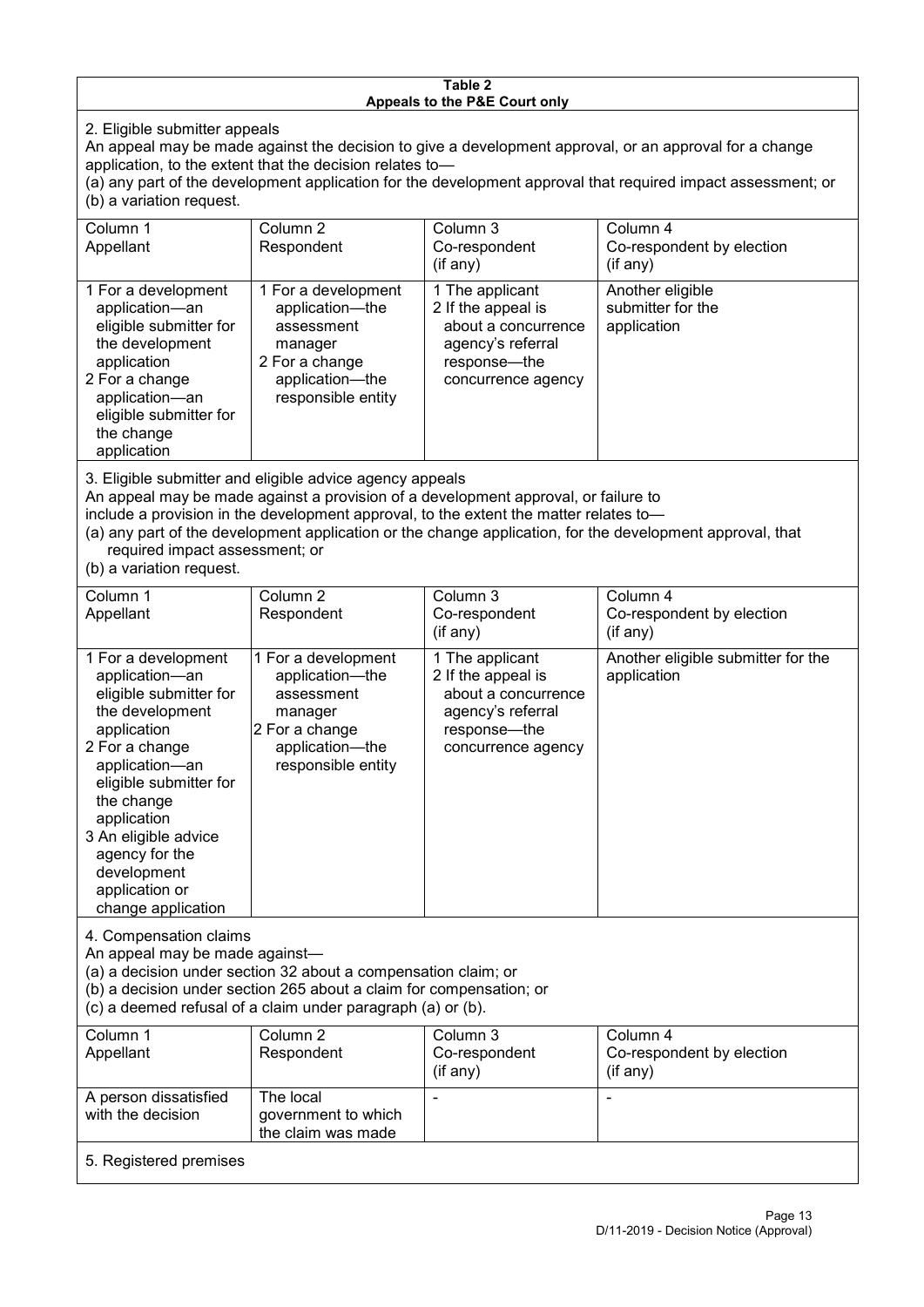| Table 2                                                                                                                                                                                                                                                                                              |                                   |                                                                                                                                                                                                |                                                                                                                                                                             |  |
|------------------------------------------------------------------------------------------------------------------------------------------------------------------------------------------------------------------------------------------------------------------------------------------------------|-----------------------------------|------------------------------------------------------------------------------------------------------------------------------------------------------------------------------------------------|-----------------------------------------------------------------------------------------------------------------------------------------------------------------------------|--|
| Appeals to the P&E Court only<br>An appeal may be made against a decision of the Minister under chapter 7, part 4.                                                                                                                                                                                   |                                   |                                                                                                                                                                                                |                                                                                                                                                                             |  |
| Column 1<br>Appellant                                                                                                                                                                                                                                                                                | Column <sub>2</sub><br>Respondent | Column 3<br>Co-respondent<br>(if any)                                                                                                                                                          | Column 4<br>Co-respondent by election<br>(if any)                                                                                                                           |  |
| 1 A person given a<br>decision notice about<br>the decision<br>2 If the decision is to<br>register premises or<br>renew the<br>registration of<br>premises-an owner<br>or occupier of<br>premises in the<br>affected area for the<br>registered premises<br>who is dissatisfied<br>with the decision | The Minister                      |                                                                                                                                                                                                | If an owner or occupier starts the<br>appeal – the owner of the<br>registered premises                                                                                      |  |
| 6. Local laws<br>under a local law about-<br>development; or<br>(b) the erection of a building or other structure.                                                                                                                                                                                   |                                   | An appeal may be made against a decision of a local government, or conditions applied,<br>(a) the use of premises, other than a use that is the natural and ordinary consequence of prohibited |                                                                                                                                                                             |  |
| Column 1<br>Appellant                                                                                                                                                                                                                                                                                | Column <sub>2</sub><br>Respondent | Column 3<br>Co-respondent<br>(if any)                                                                                                                                                          | Column 4<br>Co-respondent by election<br>(if any)                                                                                                                           |  |
| A person who-<br>(a) applied for the<br>decision; and<br>(b) is dissatisfied with<br>the decision or<br>conditions.                                                                                                                                                                                  | The local government              |                                                                                                                                                                                                |                                                                                                                                                                             |  |
|                                                                                                                                                                                                                                                                                                      |                                   | Table 3<br>Appeals to the tribunal only                                                                                                                                                        |                                                                                                                                                                             |  |
| 1. Building advisory agency appeals<br>An appeal may be made against giving a development approval for building work to the extent the building<br>work required code assessment against the building assessment provisions.                                                                         |                                   |                                                                                                                                                                                                |                                                                                                                                                                             |  |
| Column 1<br>Appellant                                                                                                                                                                                                                                                                                | Column <sub>2</sub><br>Respondent | Column 3<br>Co-respondent<br>(if any)                                                                                                                                                          | Column 4<br>Co-respondent by election<br>(if any)                                                                                                                           |  |
| A building advisory<br>agency for the<br>development application<br>related to the approval                                                                                                                                                                                                          | The assessment<br>manager         | The applicant                                                                                                                                                                                  | 1 A concurrence agency for the<br>development application<br>related to the approval<br>2 A private certifier for the<br>development application<br>related to the approval |  |
| 3. Certain decisions under the Building Act and the Plumbing and Drainage Act<br>An appeal may be made against a decision under-<br>(a) the Building Act, other than a decision made by the Queensland Building and Construction Commission; or<br>(b) the Plumbing and Drainage Act, part 4 or 5.   |                                   |                                                                                                                                                                                                |                                                                                                                                                                             |  |
| Column 1<br>Appellant                                                                                                                                                                                                                                                                                | Column <sub>2</sub><br>Respondent | Column 3<br>Co-respondent<br>(if any)                                                                                                                                                          | Column 4<br>Co-respondent by election<br>(if any)                                                                                                                           |  |